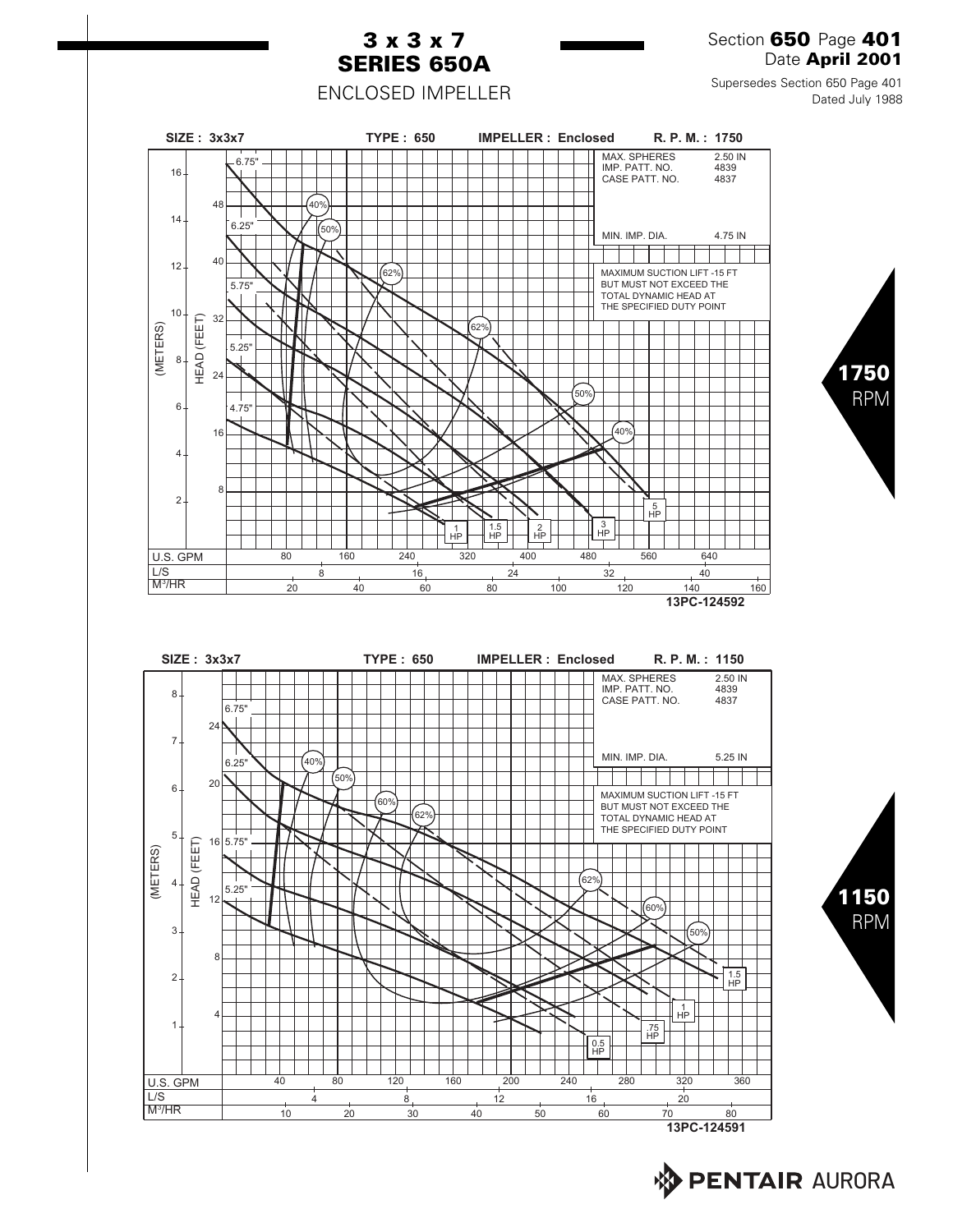### Section **650** Page **402** Date **April 2001**

Supersedes Section 650 Page 402

Dated July 1988

# **3 x 3 x 9 SERIES 650A**

ENCLOSED IMPELLER









**PENTAIR AURORA**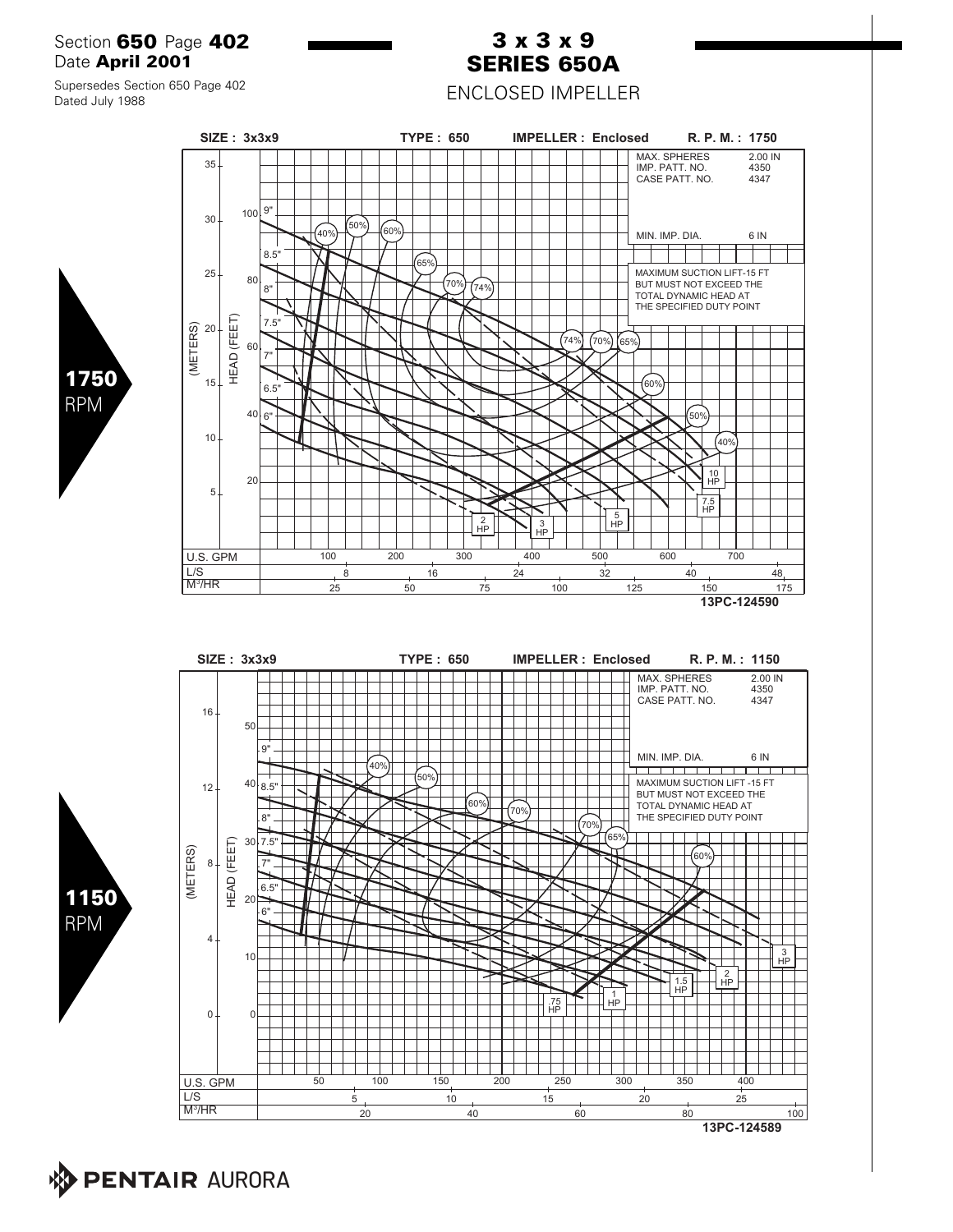

**AV PENTAIR AURORA**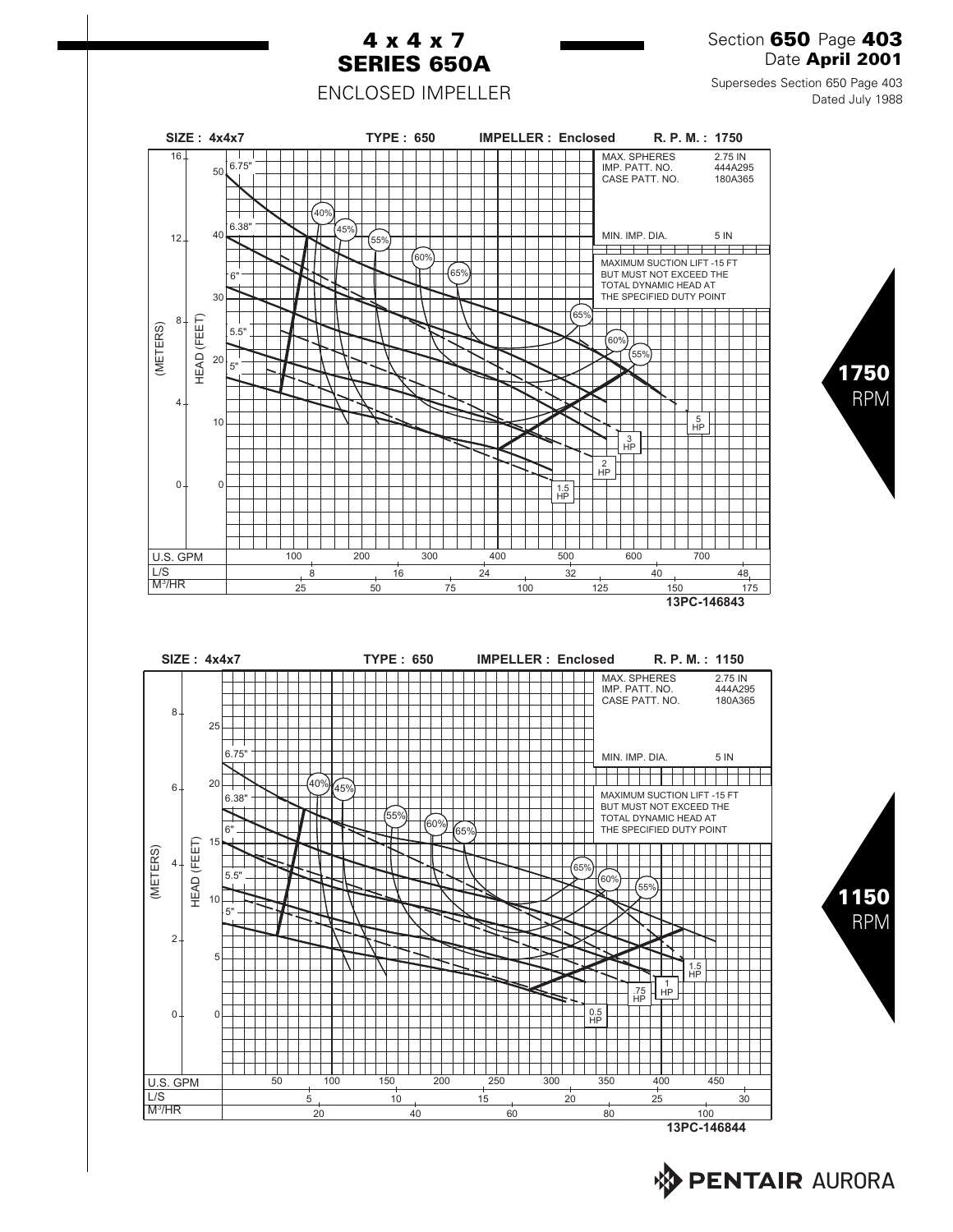### Section **650** Page **404** Date **April 2001**

#### Supersedes Section 650 Page 404 Dated July 1988



**4 x 4 x 9A SERIES 650A** ENCLOSED IMPELLER

40 80 120 160 200 **13PC-147001**





**1750** RPM

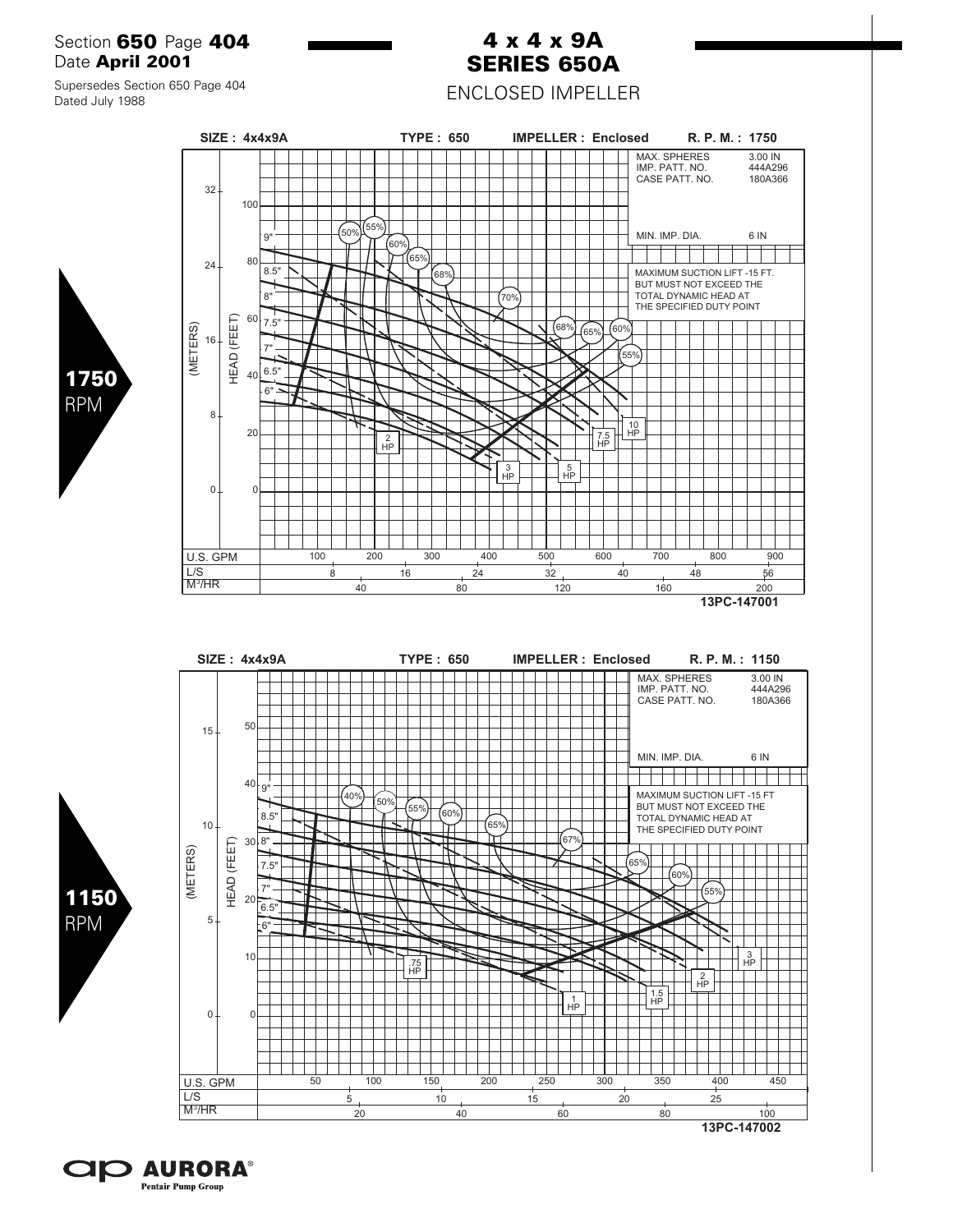

**13PC-146602**

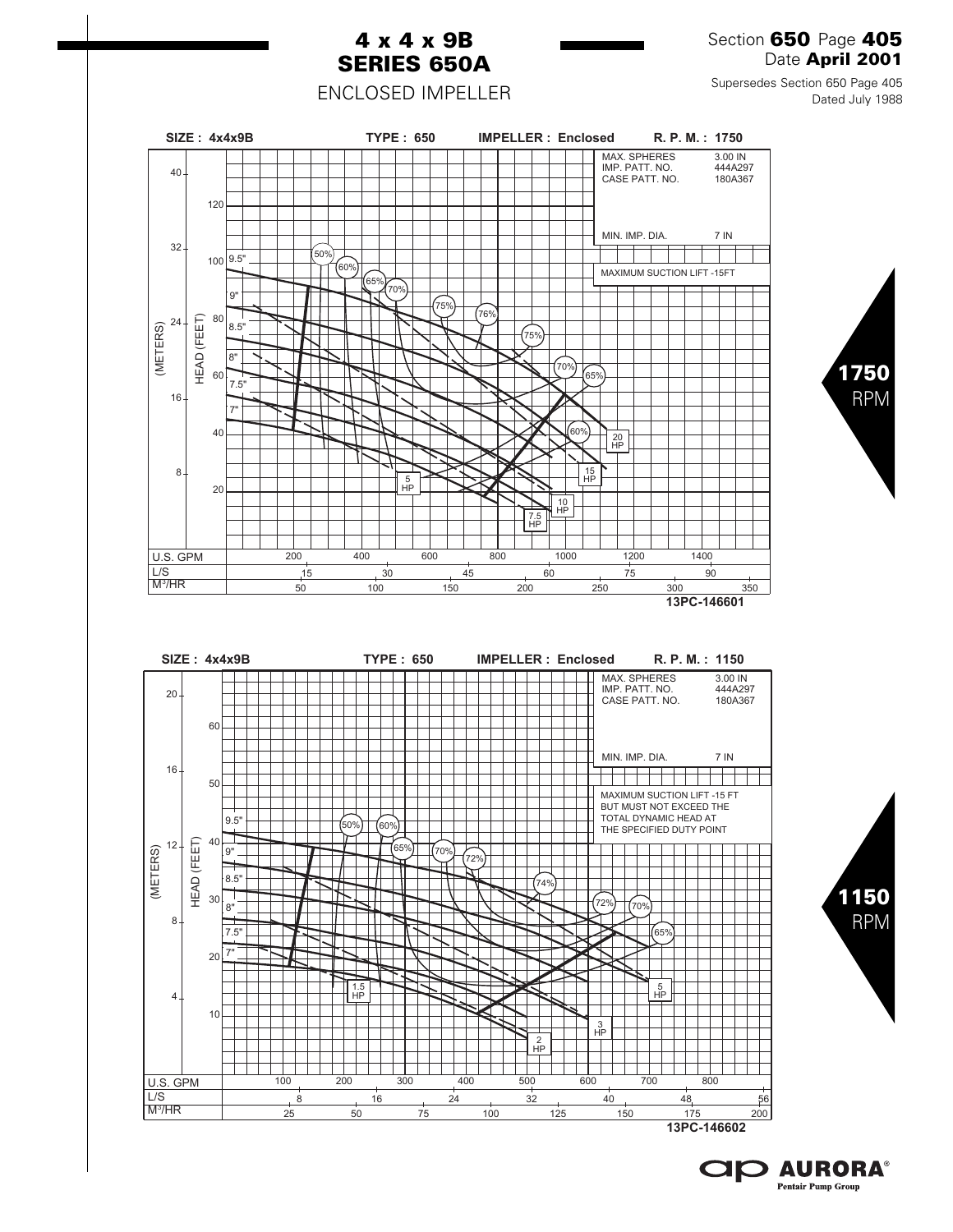### Section **650** Page **406** Date **April 2001**

#### Supersedes Section 650 Page 406 Dated July 1988

**875** RPM



**4 x 4 x 9B SERIES 650A** ENCLOSED IMPELLER

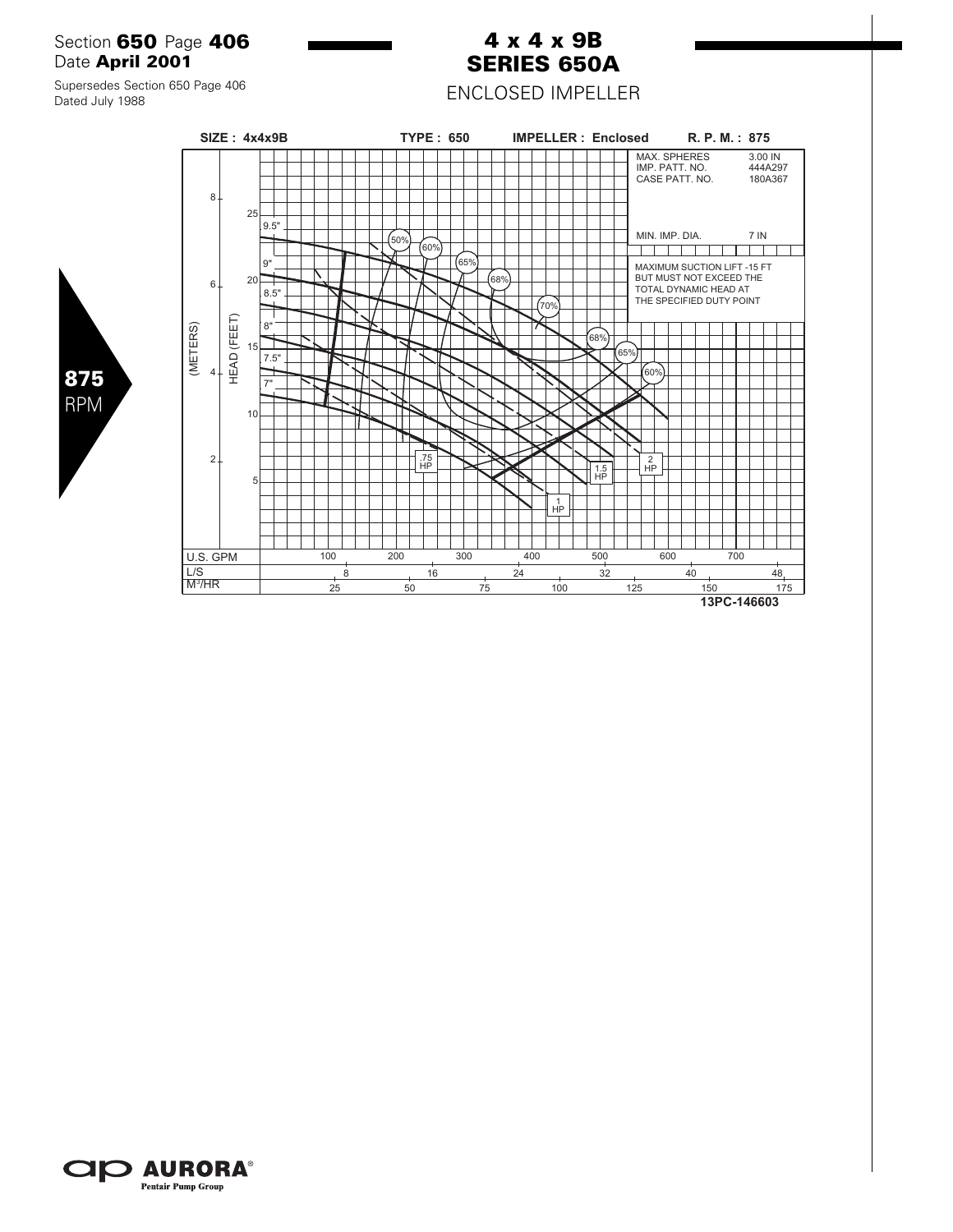

**BENTAIR AURORA**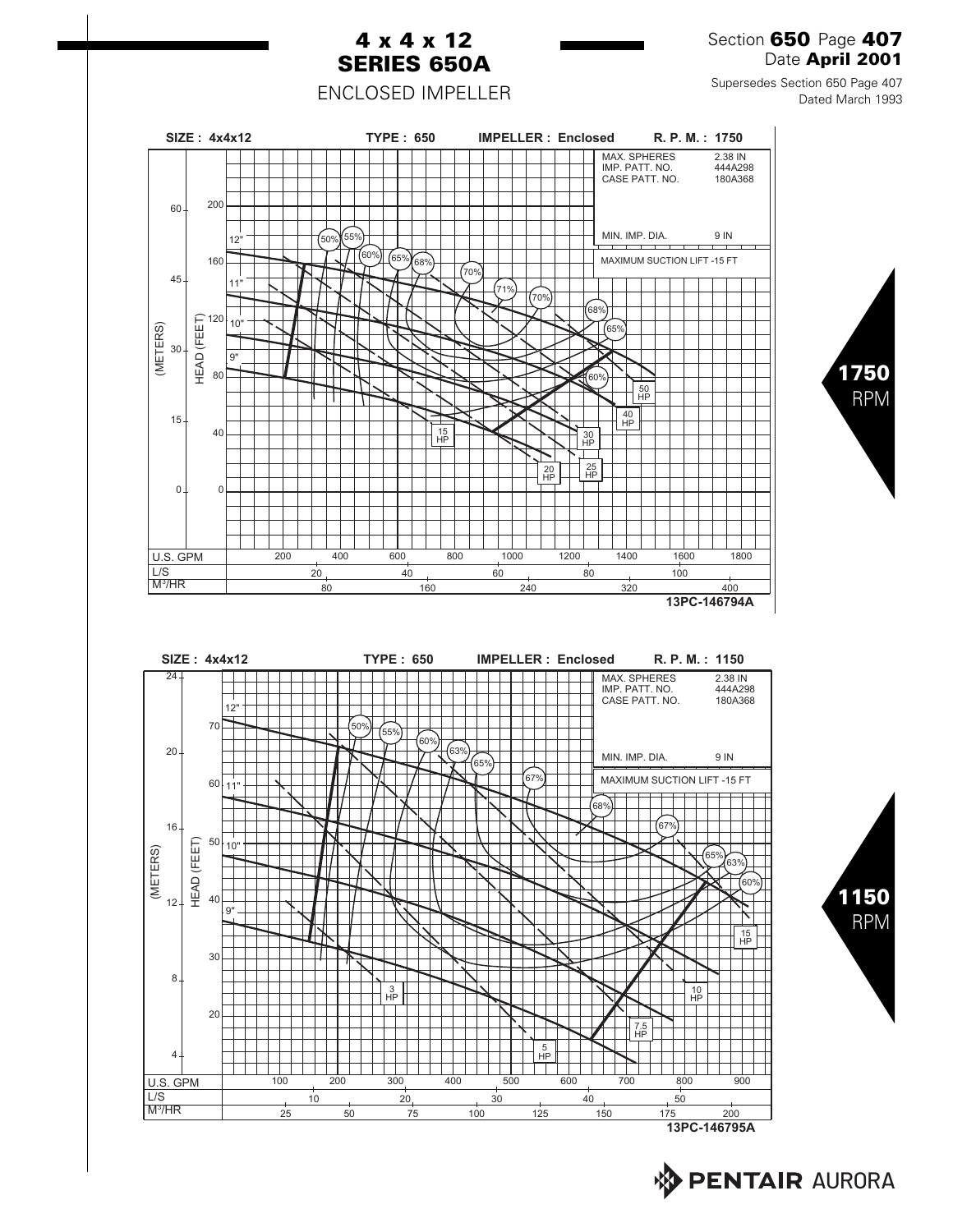### Section **650** Page **408** Date **April 2001**

#### Supersedes Section 650 Page 408 Dated March 1993

**875** RPM

M<sup>3</sup>/HR

L/S



**4 x 4 x 12 SERIES 650A** ENCLOSED IMPELLER

8 16 24 32 40 48

25 50 75 100 125 150 175 **13PC-146796A**

**PENTAIR AURORA**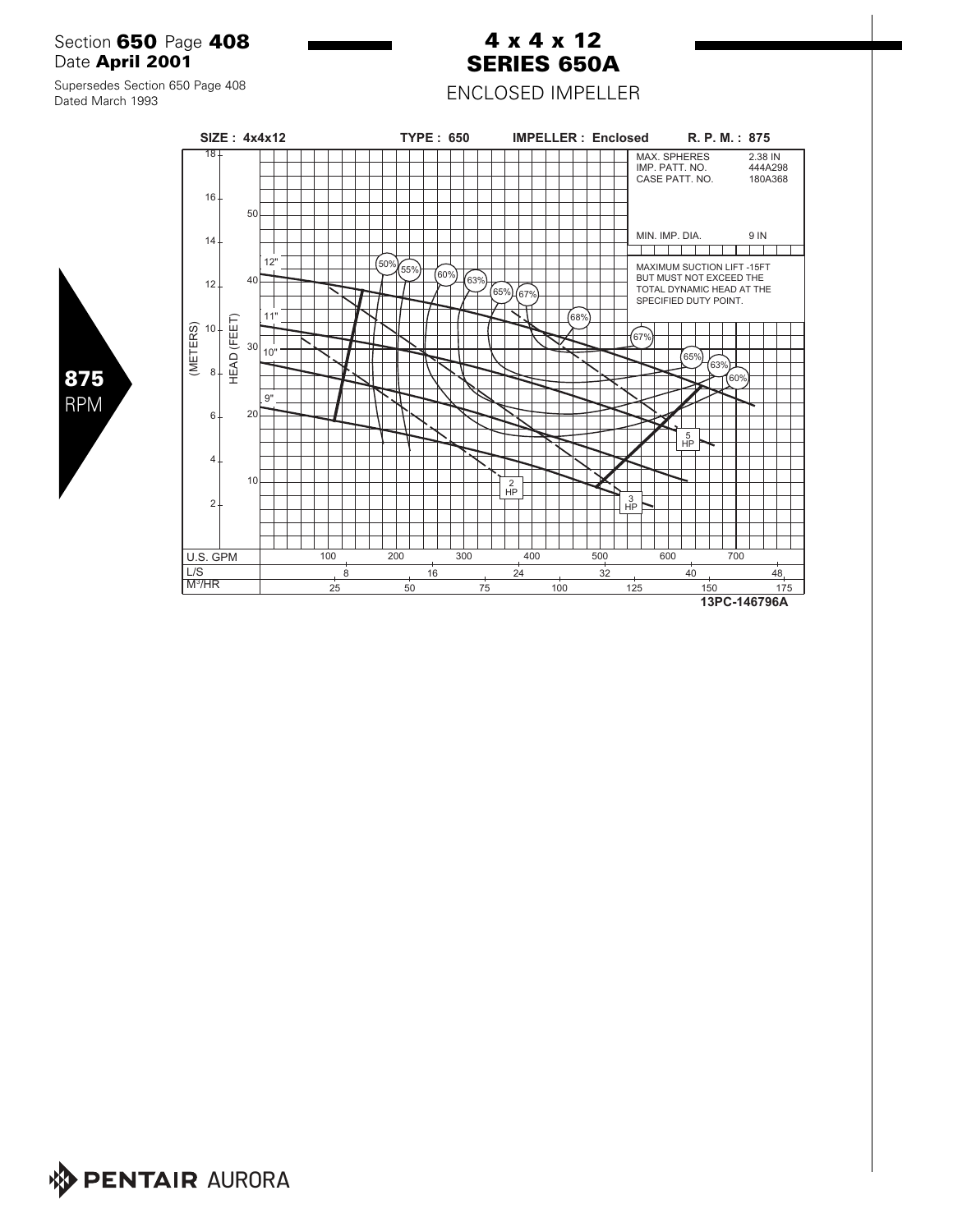